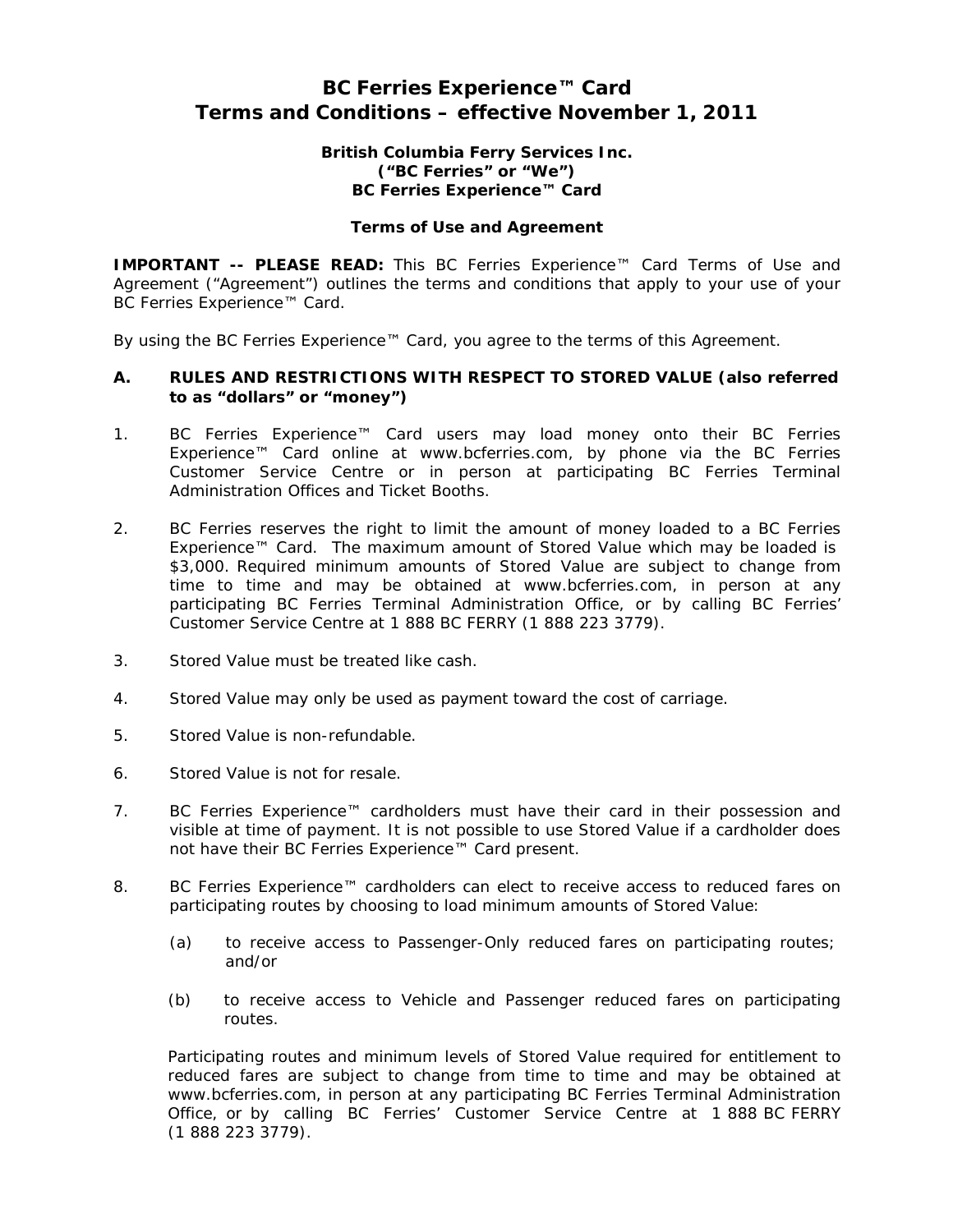- 9. Once minimum amounts of Stored Value have been loaded in accordance with section 8, to receive the reduced fare on participating routes, BC Ferries Experience™ cardholders must have a card balance that is at least equal to the total amount of the reduced fare. It is not possible to receive the reduced fare if a card balance is less than the total amount of the reduced fare.
- 10. Stored Value can be transferred between cards as follows:
	- (a) Cards can be identified as primary or secondary on an account. Secondary cards must be connected to a primary card. Stored Value can be transferred or shared between primary and secondary cards. See *"Transfers and Pooling Between Cards"* below.
	- (b) Primary cardholders must elect to receive access to reduced fares for either Passenger-only or Vehicle and Passenger fares. Secondary cards will receive the access to reduced fares as selected for the primary card. Access to reduced fares must always be the same between primary and secondary cards.

# **B. BC FERRIES EXPERIENCE™ CARD GENERAL TERMS**

- 1. Any travel associated with the use of the BC Ferries Experience™ Card is subject to BC Ferries' Conditions of Carriage, available at [www.bcferries.com](http://www.bcferries.com/) or at any Terminal Administration Office.
- 2. The BC Ferries Experience™ Card is issued to you by BC Ferries. Cards are nontransferable and the Stored Value is only redeemable by the registered cardholder for BC Ferries products and services at participating BC Ferries locations. Your BC Ferries Experience™ Card is reusable and has no value until it is loaded with Stored Value.
- 3. No credit card, credit line or overdraft protection is associated with a BC Ferries Experience™ Card. Unless otherwise required by law or permitted by this Agreement, any amount on your BC Ferries Experience™ Card is non-refundable. No interest, dividends, or any other earnings on funds deposited to a BC Ferries Experience™ Card will accrue or be paid or credited to you by BC Ferries.
- 4. BC Ferries reserves the right to not accept any BC Ferries Experience™ Card or otherwise limit use of a BC Ferries Experience™ Card if it reasonably believes that the use is unauthorized, fraudulent or otherwise unlawful.
- 5. All amounts loaded onto your BC Ferries Experience™ Card are held and denominated in Canadian Dollars.

# 6. **Registration.**

- (a) Card registration is optional. BC Ferries Experience™ Cardholders may register their BC Ferries Experience™ Card by visiting [www.bcferries.com,](http://www.bcferries.com/) in person at any BC Ferries Terminal Administration Office or by calling our Customer Service Centre at 1 888 BC FERRY (1 888 223 3779).
- (b) Registering your BC Ferries Experience™ Card or updating your account profile information requires that you provide personal information including name, address, phone number, email and password.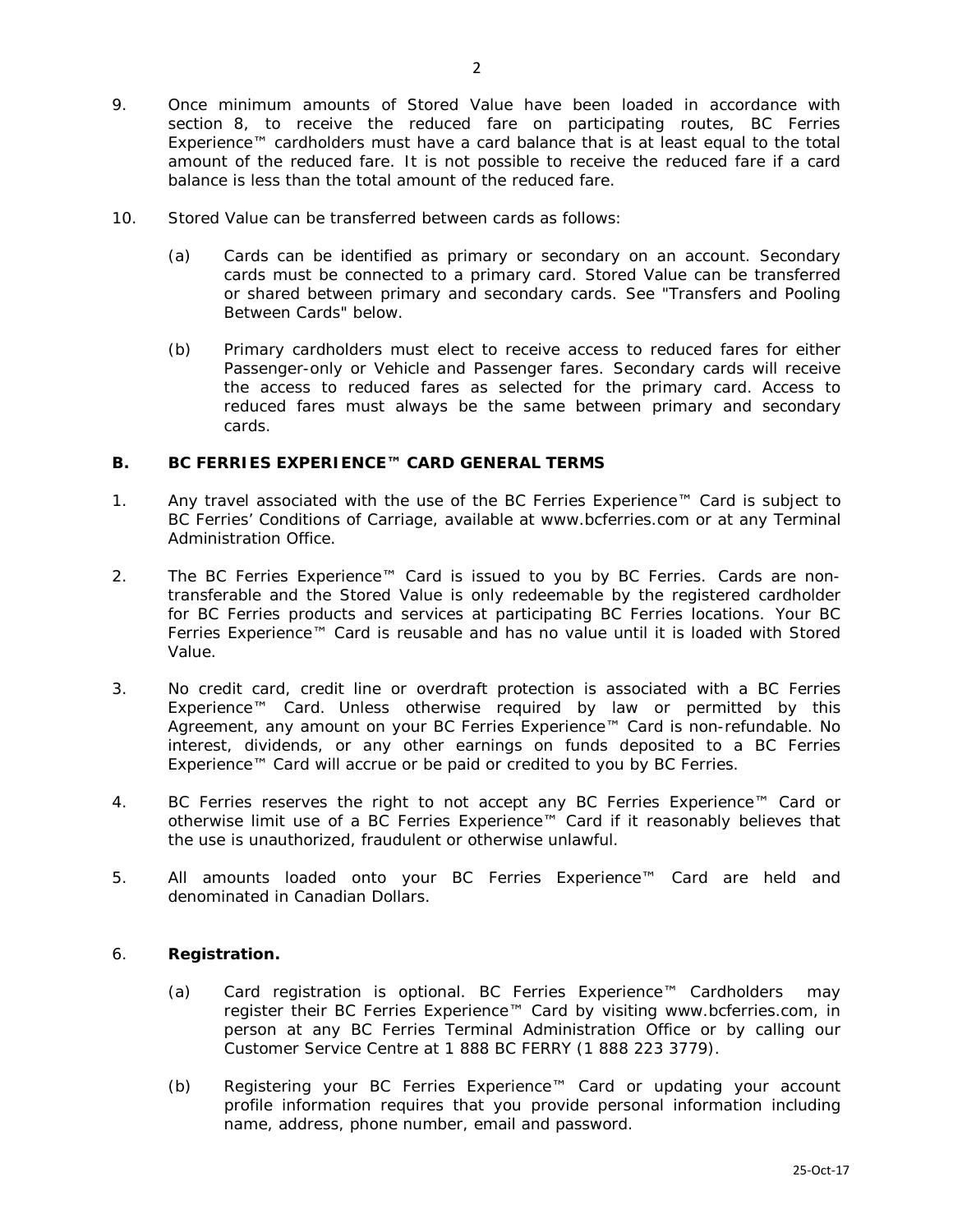- (c) By registering your BC Ferries Experience™ Card, you will receive:
	- (i) **Access to your account on-line.** With your email and password (provided at time of registration) you may access your BC Ferries Experience™ Card profile and usage information by visitin[g](http://www.bcferries.com/) [www.bcferries.com.](http://www.bcferries.com/) Information available to registered cardholders includes balance summary, transaction details for the previous 36 months and the ability to review and update profile information.
	- (ii) **Loss protection.** Cardholders whose BC Ferries Experience™ Card is registered may report their card lost or stolen by calling our Customer Service Centre at 1 888 BC FERRY (1 888 223 3779), or in-person at the participating Terminal Administration Office. The card balance will be frozen as of the time of the report and the card will be cancelled, rendering it unusable. The remaining balance may then be transferred to a new BC Ferries Experience™ Card. To transfer your balance, call the BC Ferries Customer Service Centre at 1 888 BC FERRY (1 888 223 3779) or go in-person to any participating BC Ferries Terminal Administration Building. Customers may be required to answer a series of questions or present picture ID to confirm their identity. Your replacement card can be registered on your existing customer profile for continued loss protection.
	- (iii) **Setup Auto-Purchase.** Registered cardholders may configure the ability to have a dollar amount automatically loaded for use on their BC Ferries Experience™ Card when a dollar amount reaches a level provided. Minimum dollar amounts apply to automatic purchase of Stored Value. Such minimum amounts are subject to change from time to time and details thereof may be obtained a[t](http://www.bcferries.com/) [www.bcferries.com,](http://www.bcferries.com/) in person at any participating BC Ferries Terminal Administration Office or by calling our Customer Service Centre at 1 888 BC FERRY (1 888 223 3779). You will be required to provide credit card information to use this feature. A receipt with transaction details will be emailed to you at the email address provided on your profile. You may cancel this feature at any time by accessing your account at [www.bcferries.com](http://www.bcferries.com/) or by visiting any participating Terminal Administration Office.
	- (iv) **Transfers and Pooling Between Cards.** When adding secondary cards to their account, registered primary cardholders may configure connected secondary cards to operate with either Pooling or Transfer functionality. These terms are defined as follows:
		- (1) **Pooling:** Selecting the Pooling section allows a secondary cardholder to share the primary card's balance. The Pooling setting does not allow a secondary card to carry its own balance.
		- (2) **Transfer:** Selecting the Transfer setting gives the primary cardholder the ability to transfer money to the selected secondary card. The transfer setting allows a secondary card to carry its own balance.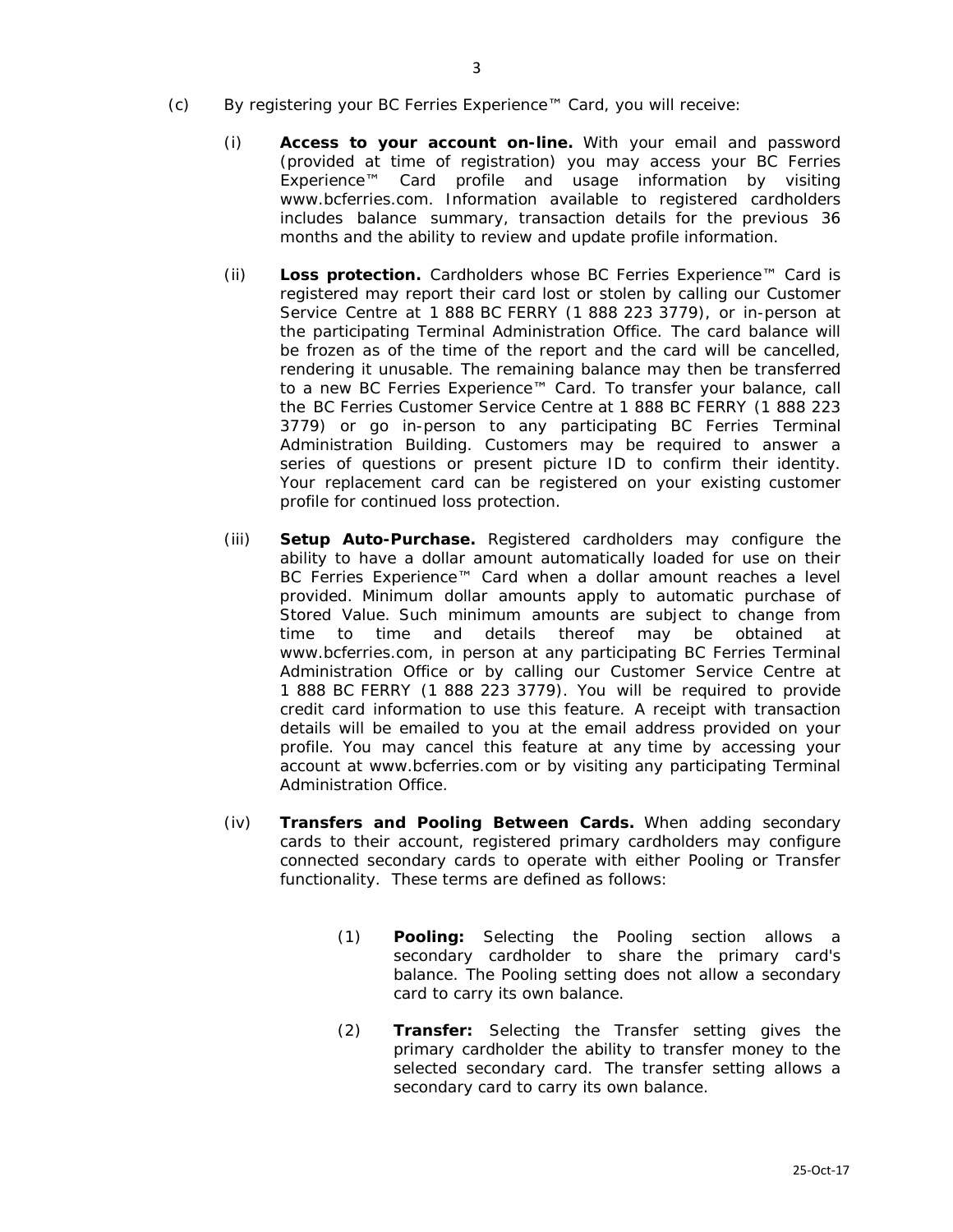(v) **Save Card on File.** Registered cardholders can save a credit card on their account for on-demand transactions. You will be required to provide credit card information to use this feature. You can set up or cancel this feature at any time by accessing your account at [www.bcferries.com,](http://www.bcferries.com/) by calling our Customer Service Centre at 1 888 BC FERRY (1 888 223 3779) or in person at any participating BC Ferries Terminal Administration Office.

# 7. **Liability for Unauthorized Transactions.**

Because your BC Ferries Experience™ Card are used like cash, you are responsible for all transactions associated with your BC Ferries Experience™ Card, including unauthorized transactions.

# 8. **Receipts and Statements.**

- (a) **Travel and Transaction History Reports:** Registered BC Ferries Experience™ Card users will have access to travel and transaction history reports showing all travel and transactions that have taken place on the card in the previous 36 months.
- (b) **Online (Internet) access:** Only registered cardholders may access their account online. See Registration section above.
- (c) **Phone access:** Cardholders may obtain their card balance information by calling our Customer Service Centre at 1 888 BC FERRY (1 888 223 3779) and using the Automated Voice Response system or by speaking with a Customer Service Representative. You will be required to provide your BC Ferries Experience™ Card number and Card Verification Number found on the back of your card.
- (d) **In Person:** Cardholders may receive account balance information and transaction details in-person at participating BC Ferries ticket booths and Terminal Administration Offices.
- (e) **Point of Sale Usage Report:** Whenever you use your BC Ferries Experience™ Card at Point of Sale, you will be provided a "BC Ferries Experience™ Card Usage Report" with your receipt. This report will list the Stored Value balances currently on your card.

# 9. **Privacy Statement.**

For information concerning how we collect, use, and disclose personal information, please refer to our privacy statement at: [http://www.bcferries.com/about/privacy\\_statement.html](http://www.bcferries.com/about/privacy_statement.html)

Additionally, BC Ferries may analyze aggregated, non-identifiable customer information collected from registered BC Ferries Experience™ Card customers for the purposes of developing or enhancing products and services that meet the needs of our customers.

#### 10. **Changes to This Agreement.**

We may amend the terms of this Agreement at any time, including any rights or obligations you or we may have. We will post the terms of the modified agreement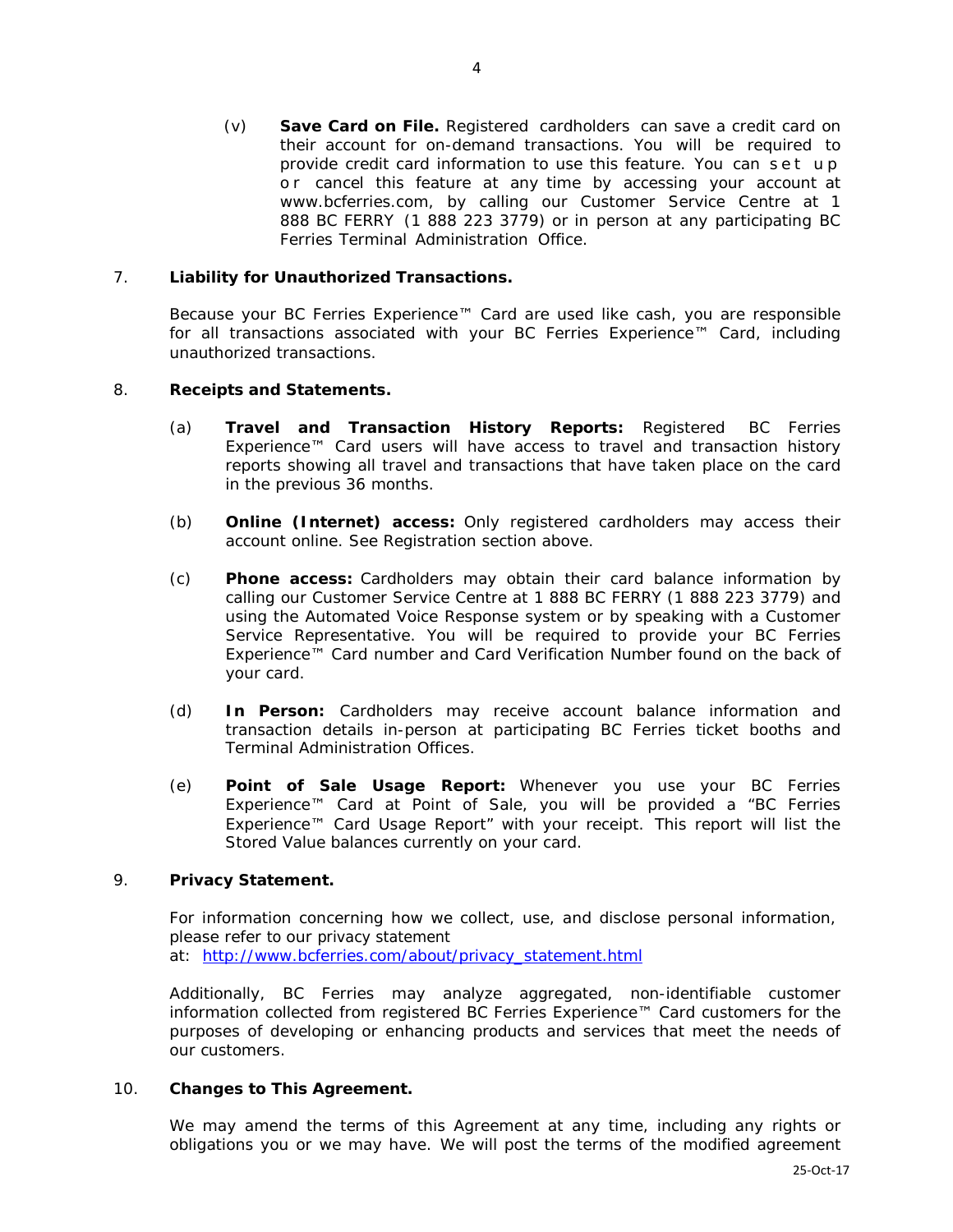on our website at [www.bcferries.com.](http://www.bcferries.com/) As permitted by applicable law, any change, addition or deletion will become effective at the time we post the revised agreement to our website or as otherwise stated in our notice to you. Unless we state otherwise, the change, addition or deletion will apply to your future and existing BC Ferries Experience™ Cards. You are deemed to accept the changes, additions or deletions if (1) you do not notify us to the contrary in writing within twenty (20) days of the date of our posting thereof or such other time specified with such posting, or (2) you use your BC Ferries Experience™ Card during or after such notice period. If you do not accept the changes, additions or deletions, your BC Ferries Experience™ Card will be cancelled and any amounts remaining on your BC Ferries Experience™ Card will be refunded to you.

#### 11. **Cancellation of This Agreement.**

We may suspend or terminate this Agreement and revoke or limit any or all of the rights and privileges granted to you at any time without notice or liability. Termination may result from fraudulent or unauthorized use of the BC Ferries Experience™ Card. If we terminate this Agreement without cause, we will refund an amount equal to the balance held in your BC Ferries Experience™ Card account less any amounts that you may owe us. In the event that this Agreement is terminated, this Part shall survive in accordance with its terms.

# 12. **Errors, Corrections, Omissions.**

We reserve the right to correct the balance of your BC Ferries Experience<sup>™</sup> Card account if we believe that a clerical or accounting error occurred. If you have questions regarding your transaction history, or if you dispute any transaction or correction that has been assessed against your BC Ferries Experience™ Card, please call our customer service department at 1 888 223 3779. We will conduct an investigation and communicate the results and correct any error that we verify as soon as we finish the investigation. If no error is found, we will communicate an explanation. We will have no liability for any error unless you contact us within sixty (60) days of the date of the transaction in question. We recommend that you monitor your transactions and account balances closely.

#### 13. **Governing Law – British Columbia.**

This Agreement shall be governed by and construed in accordance with the laws of the Province of British Columbia and the laws of Canada applicable therein notwithstanding any conflict of law rules.

#### 14. **Dispute resolution.**

Please read this section carefully. It affects rights that you may otherwise have. It provides for resolution of most disputes through arbitration instead of court trials and class actions. Arbitration is final and binding and subject to only very limited review by a court. This arbitration clause shall survive termination of this Agreement.

(a) **Binding Arbitration:** This provision is intended to be interpreted broadly to encompass all disputes or claims arising out of our relationship. Any dispute or claim made by you against us (or against any of our affiliated companies) arising out of or relating to this Agreement or your use of the BC Ferries Experience™ Card will be resolved by binding arbitration except that (a) you may take claims to small claims court if they qualify for hearing by such a court, or (b) you or we may choose to pursue claims in court if the claims relate solely to the collection of any debts you owe to us. However, even for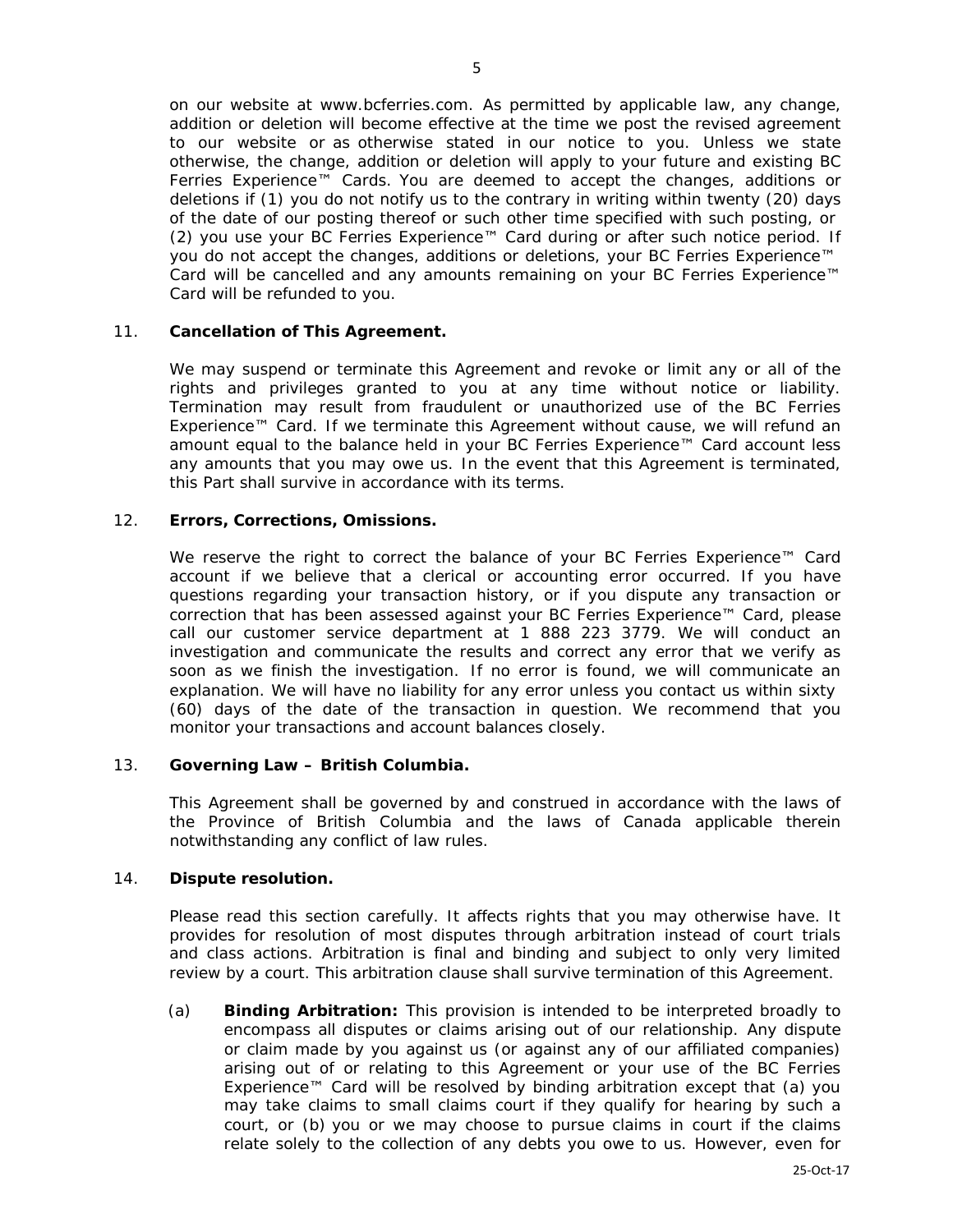those claims that may be taken to court, you and we both waive any claims for punitive damages and any right to pursue claims on a class or representative basis.

- (b) **Arbitration Procedures:** You must first present any claim or dispute to us by contacting our Customer Service Centre to allow us an opportunity to resolve the dispute. You may request arbitration if your claim or dispute cannot be resolved within 120 days. The arbitration of any dispute or claim shall be conducted in accordance with the Commercial Arbitration Act (BC) as modified by this Agreement. Unless you and we agree otherwise, any arbitration will take place in Vancouver, British Columbia, and will be conducted in the English language. An arbitrator may not award relief in excess of or contrary to what this Agreement provides, order consolidation or arbitration on a class wide or representative basis, or award punitive damages or any other damages aside from the prevailing party's actual damages, except that the arbitrator may award on an individual basis damages required by statute and may order injunctive or declaratory relief pursuant to an applicable consumer protection statute. Any arbitration shall be confidential, and neither you nor we may disclose the existence, content or results of any arbitration, except as may be required by law or for purposes of enforcement of the arbitration award. Judgment on any arbitration award may be entered in any court having proper jurisdiction. If any portion of this arbitration clause is determined by a court to be inapplicable or invalid, than the remainder shall still be given full force and effect.
- (c) **Costs of Arbitration:** All administrative fees and expenses of arbitration will be divided equally between you and us. In all arbitrations, each party will bear the expense of its own counsel, experts, witnesses and preparation and presentation of evidence at the arbitration.
- (d) **Waiver of Punitive Damage Claims and Class Actions:** By this Agreement, both you and we are waiving certain rights to litigate disputes in court. If for any reason this arbitration clause is deemed inapplicable or invalid, you and we both waive, to the fullest extent allowed by law, any claims to recover punitive or exemplary damages and any right to pursue any claims on a class or consolidated basis or in a representative capacity.

#### 15. **Disclaimers and Limits of Liability.**

BC FERRIES AND ITS AFFILIATES MAKE NO REPRESENTATIONS, WARRANTIES OR CONDITIONS OF ANY KIND, EXPRESS OR IMPLIED, WITH RESPECT TO THE BC FERRIES EXPERIENCE™ CARD, INCLUDING, BUT NOT LIMITED TO, ANY IMPLIED WARRANTY OF MERCHANTABILITY, FITNESS FOR A PARTICULAR PURPOSE, TITLE, OR NON-INFRINGEMENT, OR ANY WARRANTY ARISING BY USAGE OF TRADE, COURSE OF DEALING OR COURSE OF PERFORMANCE. BC FERRIES DOES NOT REPRESENT OR WARRANT THAT YOUR BC FERRIES EXPERIENCE™ CARD WILL ALWAYS BE ACCESSIBLE OR ACCEPTED.

IN THE EVENT THAT BC FERRIES OR ITS AFFILIATES ARE FOUND LIABLE TO YOU, YOU SHALL ONLY BE ENTITLED TO RECOVER ACTUAL AND DIRECT DAMAGES AND SUCH DAMAGES SHALL NOT EXCEED THE LAST BALANCE HELD ON YOUR BC FERRIES EXPERIENCE™ CARD. BC FERRIES AND ITS AFFILIATES SHALL HAVE NO LIABILITY FOR ANY INCIDENTAL, INDIRECT OR CONSEQUENTIAL DAMAGES (INCLUDING WITHOUT LIMITATION LOSS OF PROFIT, REVENUE OR USE) ARISING OUT OF OR IN ANY WAY CONNECTED WITH THIS AGREEMENT, WHETHER IN CONTRACT, WARRANTY, TORT (INCLUDING NEGLIGENCE, WHETHER ACTIVE,